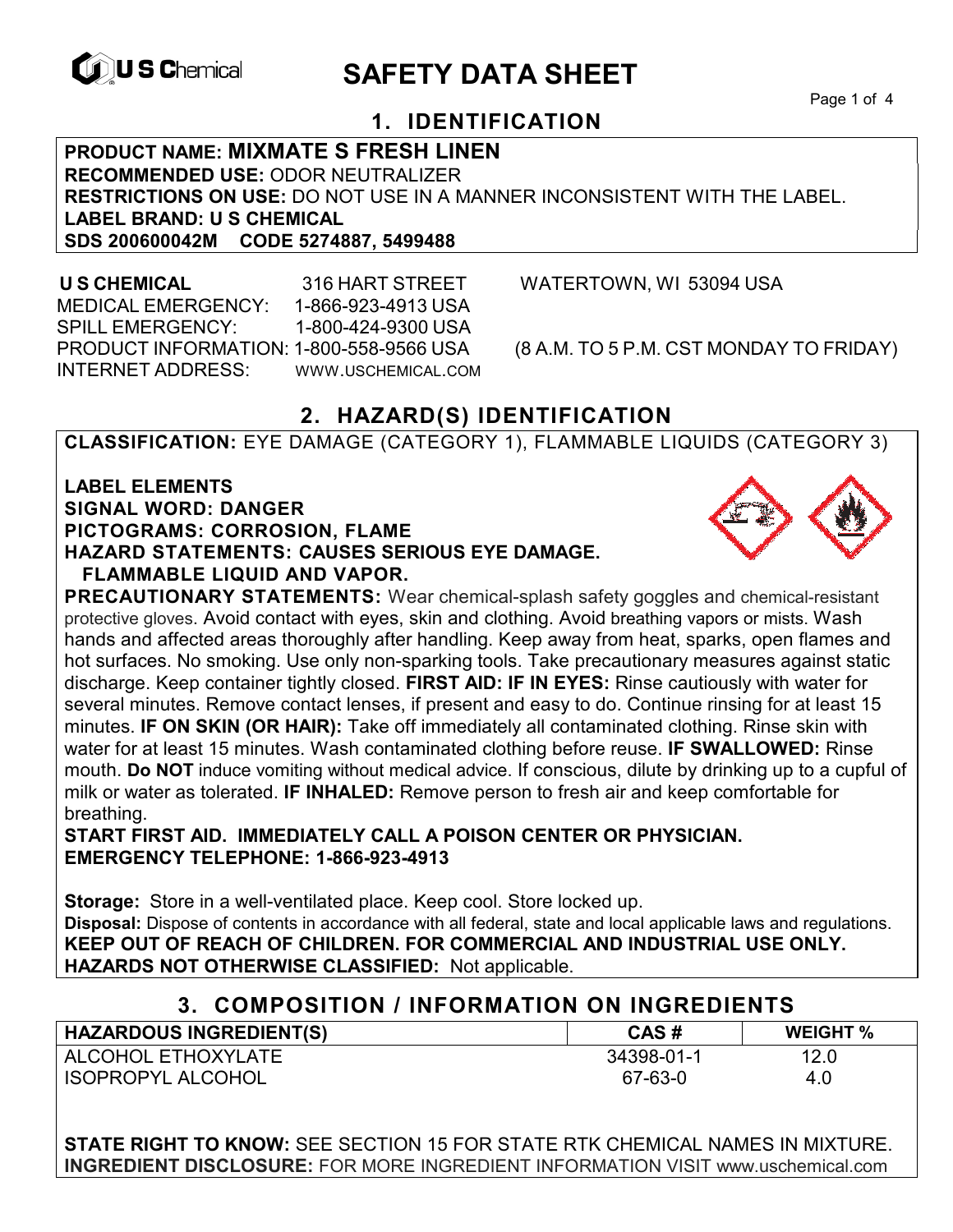# **4. FIRST-AID MEASURES** Page 2 of 4

**IF IN EYES:** RINSE CAUTIOUSLY WITH WATER FOR SEVERAL MINUTES. REMOVE CONTACT LENSES, IF PRESENT AND EASY TO DO. CONTINUE RINSING FOR AT LEAST 15 MINUTES. **IF ON SKIN (OR HAIR):** TAKE OFF IMMEDIATELY ALL CONTAMINATED CLOTHING. RINSE SKIN WITH WATER FOR AT LEAST 15 MINUTES. WASH CONTAMINATED CLOTHING BEFORE REUSE.

**IF SWALLOWED:** RINSE MOUTH. **DO NOT** INDUCE VOMITING WITHOUT MEDICAL ADVICE. IF CONSCIOUS, DILUTE BY DRINKING UP TO A CUPFUL OF MILK OR WATER AS TOLERATED. **IF INHALED:** REMOVE PERSON TO FRESH AIR AND KEEP COMFORTABLE FOR BREATHING. **START FIRST AID. IMMEDIATELY CALL A POISON CENTER OR PHYSICIAN. EMERGENCY TELEPHONE: 1-866-923-4913**

**MOST IMPORTANT SYMPTOMS / EFFECTS:** CAUSES SERIOUS EYE DAMAGE. MAY CAUSE BLINDNESS WITHOUT IMMEDIATE FIRST AID. **MEDICAL CONDITIONS AGGRAVATED:** NONE KNOWN.

**NOTE TO PHYSICIAN:** CALL 1-866-923-4913 FOR EXPOSURE MANAGEMENT ASSISTANCE.

# **5. FIRE-FIGHTING MEASURES**

**CHEMICAL HAZARDS:** CAUSES SERIOUS EYE DAMAGE. FLAMMABLE. ALTHOUGH THIS PRODUCT HAS A FLASH POINT BELOW 200F, IT IS AN AQUEOUS SOLUTION WHICH HAS BEEN TESTED AND SHOWN NOT TO SUSTAIN COMBUSTION. **COMBUSTION PRODUCT HAZARDS:** OXIDES OF CARBON AND OTHER FUMES. **METHODS:** SELECT EXTINGUISHER AND METHODS BASED ON FIRE SIZE AND TYPE. **EQUIPMENT:** WEAR SCBA AND FULL PROTECTIVE GEAR AS CONDITIONS WARRANT. **NFPA RATING:** HEALTH-3/FLAMMABILITY-1/ INSTABILITY-0/SPECIAL HAZARD-N.AP. **SUITABLE EXTINGUISHERS:** WATER, DRY CHEMICAL, CO2 OR FOAM SUITABLE FOR FIRE. **UNSUITABLE EXTINGUISHERS:** NO RESTRICTIONS BASED ON CHEMICAL HAZARDS.

# **6. ACCIDENTAL RELEASE MEASURES**

**PERSONAL PRECAUTIONS:** ELIMINATE ALL IGNITION SOURCES. EVACUATE UNPROTECTED PERSONNEL FROM AREA. WEAR PERSONAL PROTECTION. SEE SECTION 8. RUBBER BOOTS RECOMMENDED. VENTILATE AREA IF NEEDED. BE CAREFUL NOT TO SLIP. WASH THOROUGHLY AFTER CLEAN-UP.

**ENVIRONMENTAL PRECAUTIONS:** PREVENT SPILL FROM ENTERING DRAIN, STORM SEWER OR SURFACE WATERWAY. PREVENT WATER AND SOIL CONTAMINATION. **CLEAN-UP METHODS:** ELIMINATE ALL IGNITION SOURCES. SMALL SPILLS MAY BE WIPED UP AND RINSED WITH WATER. FOR LARGER SPILLS, DIKE TO CONTAIN. PUMP TO LABELED CONTAINER OR ABSORB SPILLAGE AND SCOOP UP WITH INERT ABSORBENT MATERIAL. AFTER SPILL COLLECTION, RINSE AREA WITH WATER AND FOLLOW WITH NORMAL CLEAN-UP PROCEDURES.

# **7. HANDLING AND STORAGE**

**HANDLING:** FOLLOW ALL LABEL DIRECTIONS. INSTRUCT PERSONNEL ABOUT PROPER USE, HAZARDS, PRECAUTIONS, AND FIRST AID MEASURES. AVOID CONTACT WITH EYES, SKIN AND CLOTHING. DO NOT TASTE OR SWALLOW. REMOVE AND WASH CONTAMINATED CLOTHING AND FOOTWEAR BEFORE REUSE. PRODUCT RESIDUE MAY REMAIN IN EMPTY CONTAINERS. HANDLE CAREFULLY TO AVOID DAMAGING CONTAINER. **STORAGE:** KEEP CONTAINER TIGHTLY CLOSED. STORE LOCKED UP. STORE IN A WELL-VENTILATED PLACE. KEEP COOL. KEEP AWAY FROM HEAT, SPARK AND FLAME. STORE AT AMBIENT TEMPERATURES IN A DRY AREA OUT OF DIRECT SUNLIGHT. PROTECT FROM FREEZING. ROTATE STOCK REGULARLY. KEEP AWAY FROM FOOD AND DRINK. KEEP OUT OF REACH OF CHILDREN.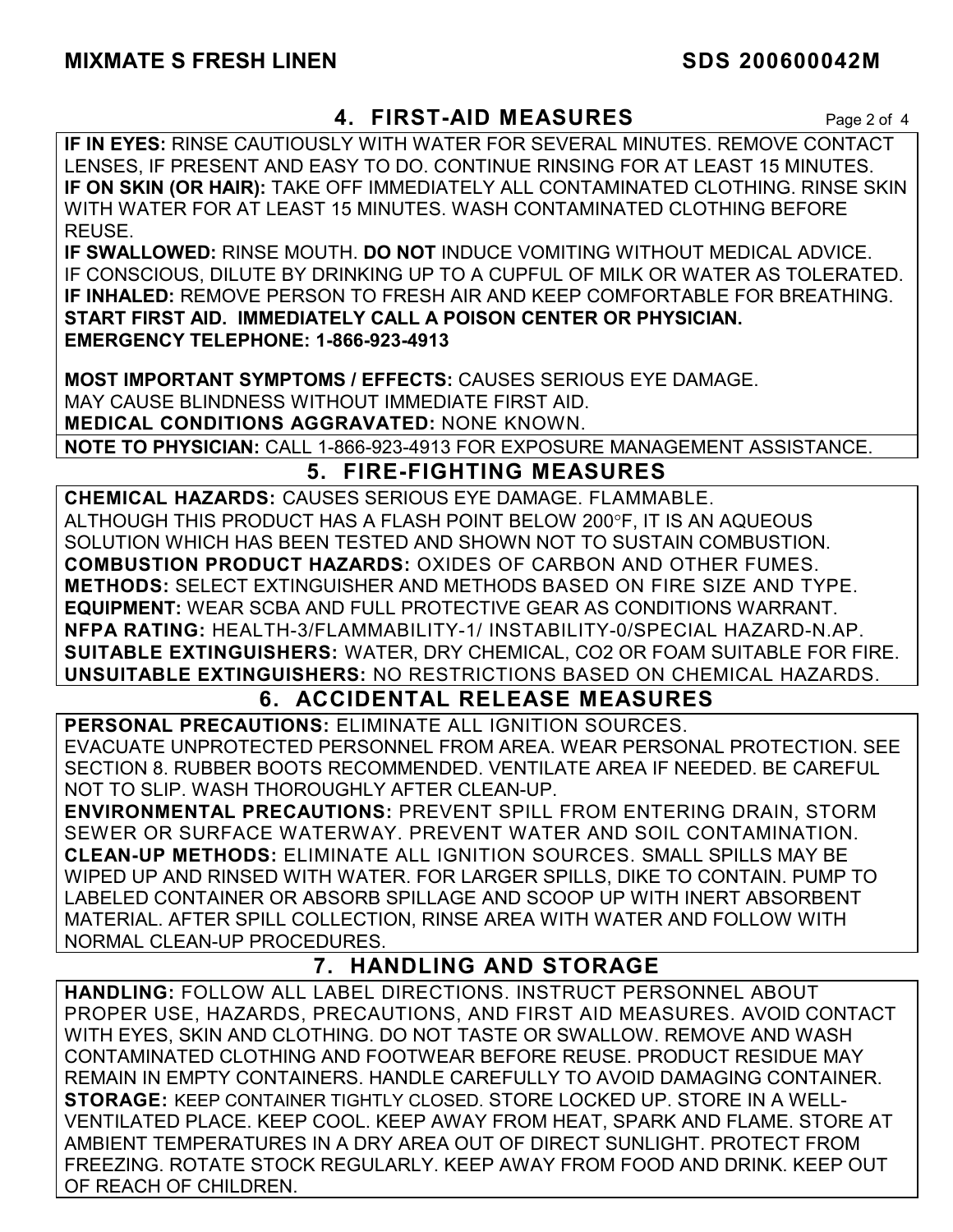### **MIXMATE S FRESH LINEN SDS 200600042M 8. EXPOSURE CONTROLS / PERSONAL PROTECTION** Page 3 of 4

**EXPOSURE LIMITS:** ALCOHOL ETHOXYLATE = NONE ISOPROPYL ALCOHOL = 200 PPM TWA, 400 PPM STEL (ACGIH), 400 PPM TWA (OSHA) **ENGINEERING CONTROLS:** GENERAL ROOM VENTILATION IS TYPICALLY ADEQUATE.

#### **PERSONAL PROTECTION**

**EYES:** CHEMICAL-SPLASH SAFETY GOGGLES.

**HANDS:** CHEMICAL-RESISTANT PROTECTIVE GLOVES (NEOPRENE OR RUBBER). **RESPIRATORY:** PROTECTIVE EQUIPMENT NOT REQUIRED WITH NORMAL USE.

NIOSH/MSHA CERTIFIED RESPIRATOR IF EXPOSURE LIMITS ARE EXCEEDED.

**FEET:** PROTECTIVE EQUIPMENT NOT REQUIRED.

**BODY:** PROTECTIVE EQUIPMENT NOT REQUIRED.

**HYGIENE MEASURES:** HANDLE IN ACCORDANCE WITH GOOD INDUSTRIAL HYGIENE AND SAFETY PRACTICE. REMOVE AND WASH CONTAMINATED CLOTHING BEFORE RE-USE. WASH HANDS AND AFFECTED AREAS THOROUGHLY AFTER HANDLING. PROVIDE SUITABLE FACILITIES FOR QUICK DRENCHING OR FLUSHING OF THE EYES IN CASE OF CONTACT OR SPLASH HAZARD.

# **9. PHYSICAL AND CHEMICAL PROPERTIES**

| <b>APPEARANCE: STRAW LIQUID</b>                                                     | <b>AUTO-IGNITION TEMPERATURE: N.AV.</b>    |  |
|-------------------------------------------------------------------------------------|--------------------------------------------|--|
| <b>ODOR: FRESH</b>                                                                  | <b>DECOMPOSITION TEMPERATURE: N.AV.</b>    |  |
| pH CONCENTRATE: 6.8                                                                 | <b>EXPLOSIVE LIMITS (LEL/UEL): NONE</b>    |  |
| pH READY-TO-USE: N.AP.                                                              | <b>EVAPORATION RATE: N.AV.</b>             |  |
| pH @ USE DILUTION: N.AV.                                                            | FLAMMABILITY (SOLID, GAS): N.AP.           |  |
| <b>PHYSICAL STATE: LIQUID</b>                                                       | FLASH POINT: 50°C, 122°F PMCC              |  |
| <b>RELATIVE DENSITY (WATER): 1.000</b>                                              | <b>INITIAL BOILING POINT/RANGE: N.AV.</b>  |  |
| <b>SOLUBILITY (WATER): COMPLETE</b>                                                 | <b>MELTING POINT/FREEZING POINT: N.AV.</b> |  |
| <b>VAPOR PRESSURE: N.AV.</b>                                                        | <b>ODOR THRESHOLD: N.AV.</b>               |  |
| <b>VAPOR DENSITY: N. AV.</b>                                                        | PARTITION COEFF. (N-OCTANOL/WATER): N.AV   |  |
| <b>VISCOSITY: NON-VISCOUS</b>                                                       | <b>OTHER: N.AV.</b>                        |  |
| <b>10. STABILITY AND REACTIVITY</b>                                                 |                                            |  |
| <b>REACTIVITY: NO HAZARD.</b>                                                       |                                            |  |
| <b>CHEMICAL STABILITY: STABLE.</b>                                                  |                                            |  |
| POSSIBILITY OF HAZARDOUS REACTIONS: NONE KNOWN. WILL NOT POLYMERIZE.                |                                            |  |
| <b>CONDITIONS TO AVOID: AVOID HEAT, SPARKS, OPEN FLAMES AND HOT SURFACES.</b>       |                                            |  |
| <b>MATERIALS TO AVOID:</b> DIRECT MIXING WITH OTHER CHEMICALS. MIX ONLY WITH WATER. |                                            |  |
| HAZARDOUS DECOMPOSITION PRODUCTS: NONE UNDER NORMAL CONDITIONS.                     |                                            |  |
| 11. TOXICOLOGICAL INFORMATION                                                       |                                            |  |
| <b>ROUTES OF EXPOSURE: EYES, SKIN, INGESTION, INHALATION.</b>                       |                                            |  |

**INFORMATION ON ROUTES OF EXPOSURE:** NO LC50/LD50 TEST DATA ON MIXTURE. **ACUTE EFFECTS /SYMPTOMS**

 **EYES:** CAUSES SERIOUS EYE DAMAGE. MAY CAUSE PAIN, REDNESS AND WATERING.  **SKIN:** MAY BE MILDLY IRRITATING. MAY CAUSE DRY SKIN.

 **INGESTION:** CAUSES IRRITATION OR BURNS TO MOUTH, THROAT AND STOMACH. **INHALATION:** HEALTH INJURIES ARE NOT KNOWN OR EXPECTED UNDER NORMAL USE. **CHRONIC / OTHER EFFECTS:** NO REPORTABLE GERM CELL MUTAGENS, SKIN SENSITIZERS, RESPIRATORY SENSITIZERS, REPRODUCTIVE TOXINS OR ASPIRATION HAZARDS. **SPECIFIC TARGET ORGANS (SINGLE/REPEATED):** NONE KNOWN. **NUMERICAL MEASURES OF TOXICITY:** ATEmix (ORAL-RAT) = ABOVE 2000 MG / KG **CARCINOGENS:** NO REPORTABLE ACGIH, IARC, NTP, OR OSHA CARCINOGENS.